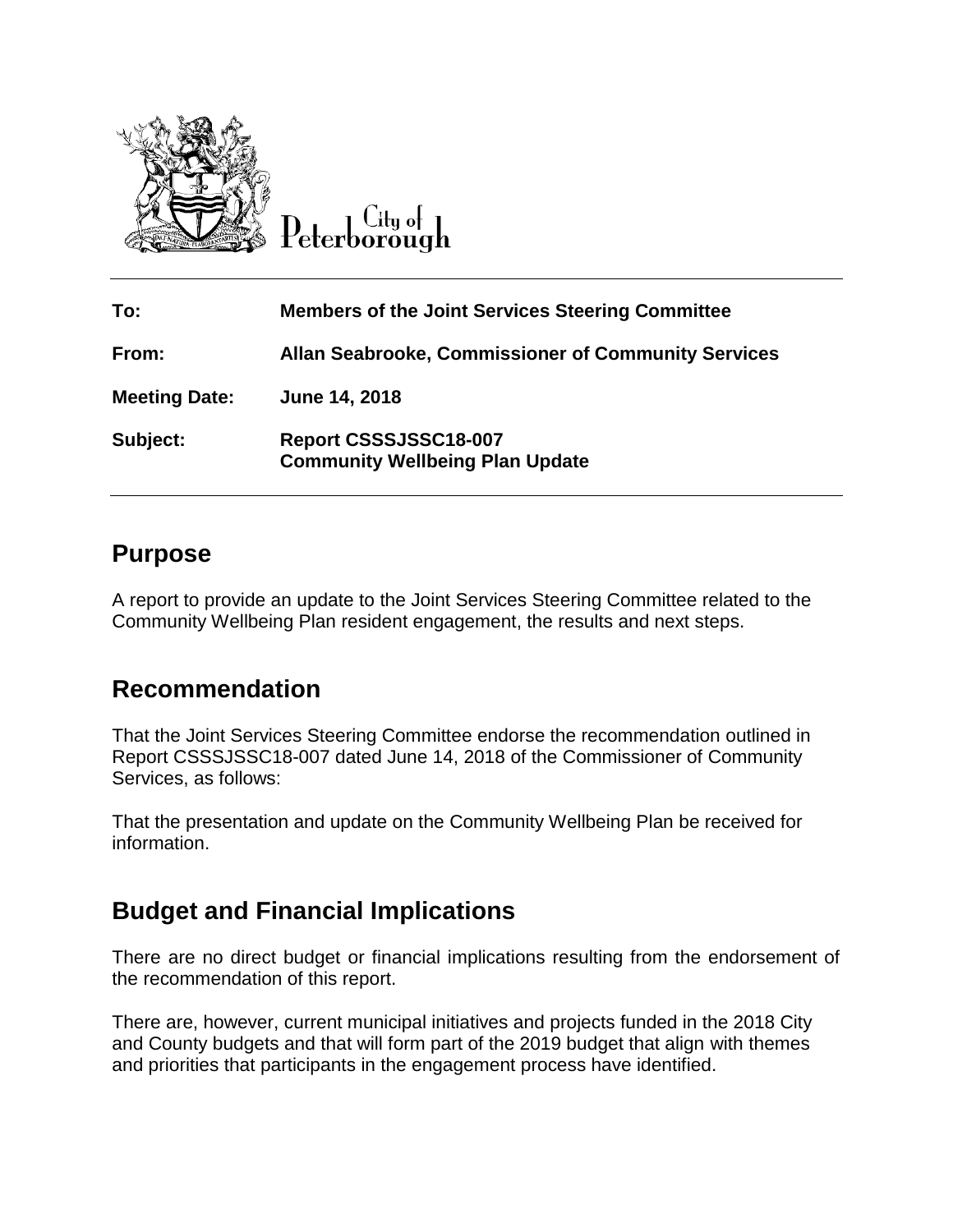Future budgets will identify funding for initiatives that Council approves through the annual budget process.

# **Background**

On June 8, 2017 the Director of Community Services provided Report CSSSJSSC17- 004 Community Wellbeing Plan Process to Joint Services Steering Committee. This report outlined the governance structure, the community engagement training, and initial community engagement strategy.

On October 26, 2017 the Director of Community Services provided Report CSSSJSSC17-008, including a presentation of the progress to date. This presentation outlined the results of the community survey and the identification of three key areas of focus:

- democratic engagement
- living standards
- healthy populations

It also outlined next steps in the engagement strategy to gather ideas related to potential activities in these focus areas.

### **Community Engagement**

Since January 2018, the Community Wellbeing Plan team has presented to all 8 townships and hosted 4 workshops which generated over 170 action ideas. These ideas were further refined and prioritized through 2 additional meetings in February and March. The results of the meetings were the identification of 7 key themes:

- 1. Climate change/ environment
- 2. Democratic and community engagement
- 3. Good jobs
- 4. Healthy communities
- 5. Housing
- 6. Income and poverty
- 7. Transportation

For any of the themes or ideas to make it into the Plan, they will need to be considered against 8 previously established criteria:

- $\checkmark$  Alignment with strategic frameworks
- $\checkmark$  Community impact
- $\checkmark$  Importance to community members
- $\checkmark$  Feasibility staff, resources, cost, time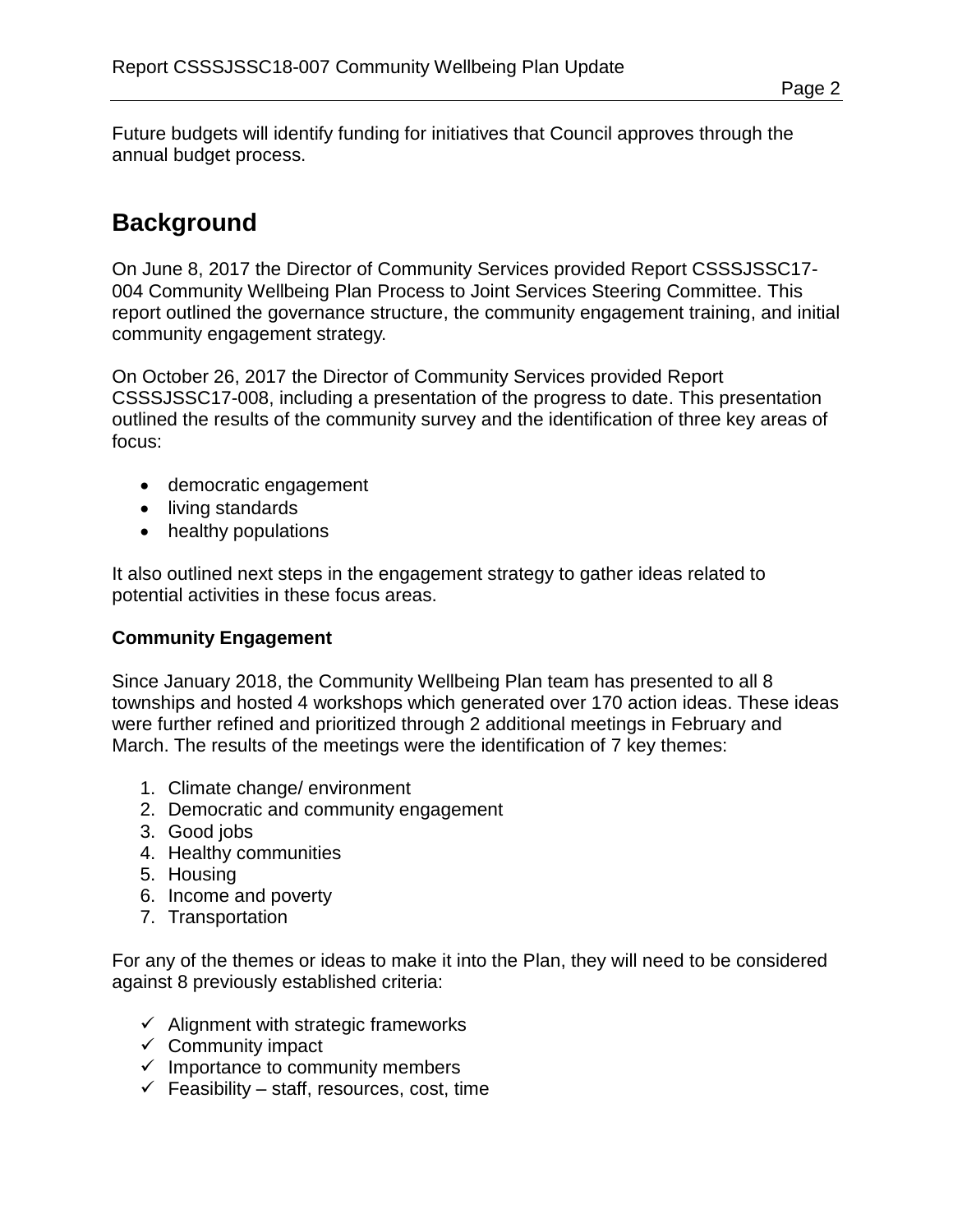- $\checkmark$  Readiness
- $\checkmark$  Partners who is working on this?
- $\checkmark$  Ability to move an area of focus forward
- $\checkmark$  Based on evidence of importance through research

The themes, ideas and criteria were reviewed by staff, the Project and Steering team as well as the Advisory Network.

The community input has been gathered using many different engagement methods. To make sure that the community had an opportunity to comment on the compilation work, before the activities are finalized, two meetings were held in May. An Open House was held in Douro and a Town Hall meeting was held in the City to report back to the public and provide an opportunity for final comments. The community was provided an overview of the process to date including a summary of the community identified themes and draft priority areas for consideration. The information has also been provided online. The community response to the open house and town hall was positive.

### **Principles**

In addition to action ideas, the community has provided input on the principles of the Community Wellbeing Plan. Based on discussions that have taken place throughout the process, the existing Guiding Principles for the Advisory Network have been revised and redeveloped as a set of Guiding Principles for the overall plan. They are attached as Appendix B. The principles were available for public comment in May. They will serve as guides to facilitate Plan decision-making, priority-setting, implementation, and evaluation. The Principles will help to:

- Ensure alignment with Plan objectives and priorities
- Guide activities within those priorities
- Evaluate Plan progress at key points in time.

Ideally, these Principles will be embraced by each of the communities involved in the development of this Plan and used as benchmarks to measure success in community well-being activities.

#### **Next steps**

There are many organizations and committees across the Peterborough area that work on community well being. The key is to ensure all parties connect with each other and work as effectively as possible in support of the community. The City and County of Peterborough have taken a lead role in this aspect on the establishment of a Community Wellbeing Plan.

With the completion of the community engagement phase of the Plan, the study team will now shift focus to refine principles based on the 8 criteria; document current